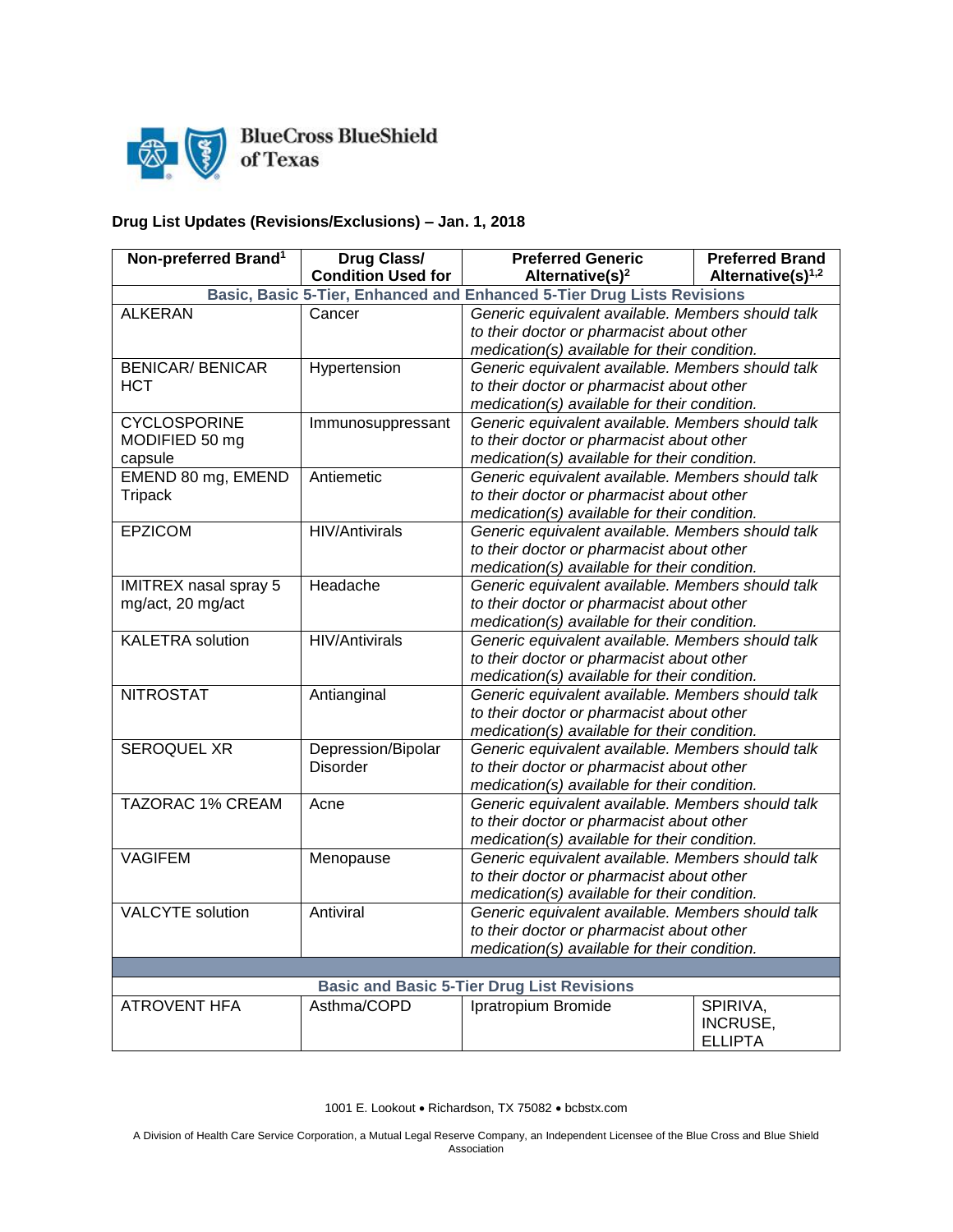| <b>AZILECT</b>                                                                                                                  | Parkinson's Disease        | Generic equivalent available. Members should talk<br>to their doctor or pharmacist about other<br>medication(s) available for their condition. |                            |
|---------------------------------------------------------------------------------------------------------------------------------|----------------------------|------------------------------------------------------------------------------------------------------------------------------------------------|----------------------------|
| <b>DAKLINZA</b>                                                                                                                 | <b>Hepatitis C</b>         | N/A                                                                                                                                            | HARVONI,<br><b>EPCLUSA</b> |
| <b>NILANDRON</b>                                                                                                                | Cancer                     | Generic equivalent available. Members should talk<br>to their doctor or pharmacist about other<br>medication(s) available for their condition. |                            |
|                                                                                                                                 |                            |                                                                                                                                                |                            |
| ACETAMINOPHEN/                                                                                                                  | Headache                   | <b>Performance and Performance Select Drug List Revisions</b><br>butalbital-acetaminophen-                                                     | N/A                        |
| CAFFEINE/<br><b>DIHYDROCODEINE</b><br>(acetaminophen-<br>caffeine-dihydrocodeine<br>cap 320.5-30-16 mg)                         |                            | caffeine-codeine capsule 50-<br>325-40-30 mg, butalbital-<br>aspirin-caffeine-codeine<br>capsule 50-325-40-30 mg                               |                            |
| <b>AUGMENTED</b><br><b>BETAMETHASONE</b><br><b>DIPROPIONATE</b><br>(betamethasone<br>dipropionate augmented<br>gel 0.05%)       | <b>Topical Steroid</b>     | betamethasone dipropionate<br>cream, betamethasone<br>dipropionate lotion,<br>betamethasone dipropionate<br>augmented oint                     | N/A                        |
| <b>BETAMETHASONE</b><br><b>DIPROPIONATE</b><br>(betamethasone<br>dipropionate augmented<br>gel 0.05%)                           | <b>Topical Steroid</b>     | betamethasone dipropionate<br>cream, betamethasone<br>dipropionate lotion,<br>betamethasone dipropionate<br>augmented oint                     | N/A                        |
| <b>CHLOROQUINE</b><br><b>PHOSPHATE</b>                                                                                          | Malaria                    | chloroquine phosphate tablet<br>500 Mg, hydroxychloroquine<br>sulfate tablet                                                                   | N/A                        |
| <b>CLEMASTINE</b><br><b>FUMARATE</b>                                                                                            | <b>Allergic Rhinitis</b>   | carbinoxamine tab 40 mg                                                                                                                        | N/A                        |
| <b>CODITUSSIN AC</b>                                                                                                            | Cough & Cold               | cheratussin ac syrup, virtussin<br>ac solution                                                                                                 | N/A                        |
| FLUOXETINE HCL CAP<br><b>DELAYED RELEASE 90</b><br>MG                                                                           | Antidepressant             | fluoxetine hcl cap 10 mg,<br>fluoxetine hcl cap 20 mg,<br>fluoxetine hcl cap 40 mg                                                             | N/A                        |
| levofloxacin oral soln 25<br>mg/ml                                                                                              | Anti-Infective             | ciprofloxacin oral susp,<br>ciprofloxacin hcl tab,<br>levofloxacin tab                                                                         | N/A                        |
| LEVONORGESTREL<br><b>AND ETHINYL</b><br><b>ESTRADIOL</b><br>(levonorgestrel-ethinyl<br>estradiol (continuous)<br>tab 90-20 mcg) | <b>Oral Contraceptives</b> | Ashlyna, Daysee, Fayosim                                                                                                                       | N/A                        |
| <b>LINDANE</b>                                                                                                                  | Lice                       | permethrin cream, malathion<br>lotion                                                                                                          | N/A                        |
| <b>METHERGINE</b>                                                                                                               | Postpartum<br>Bleeding     | N/A                                                                                                                                            | N/A                        |
| <b>METHYLPHENIDATE</b><br>HCL (methylphenidate<br>hcl chew tab 2.5 mg, 5<br>mg, 10 mg)                                          | <b>ADHD</b>                | amphetamine-<br>dextroamphetamine tablet,<br>methylphenidate tablet                                                                            | <b>CONCERTA</b>            |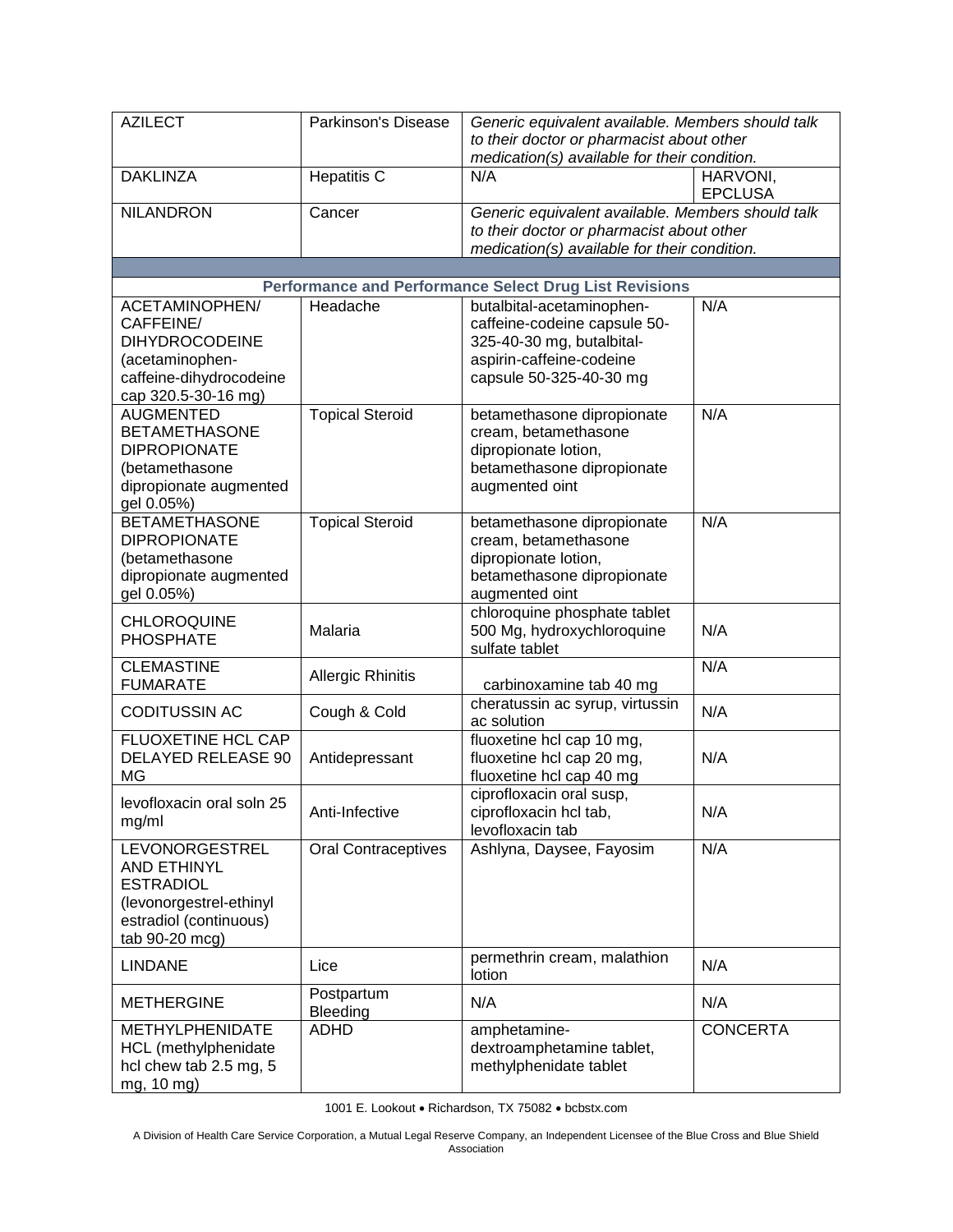| <b>METOCLOPRAMIDE</b><br>ODT                                                          | Nausea/Vomiting |                                                          | metoclopramide tablet (non-<br>orally disintegrating),<br>metoclopramide solution                                                                        |                                                                                                                                                                                                       | N/A                         |  |
|---------------------------------------------------------------------------------------|-----------------|----------------------------------------------------------|----------------------------------------------------------------------------------------------------------------------------------------------------------|-------------------------------------------------------------------------------------------------------------------------------------------------------------------------------------------------------|-----------------------------|--|
| METOPROLOL/HYDRO<br><b>CHLOROTHIAZIDE</b><br>(metoprolol &<br>hydrochlorothiazide tab | <b>ADHD</b>     |                                                          | metoprolol tablet                                                                                                                                        | hydrochlorothiazide tablet,                                                                                                                                                                           | N/A                         |  |
| 100-50 mg)<br>NINJACOF-XG                                                             | Cough & Cold    |                                                          | cheratussin ac syrup, virtussin<br>ac solution                                                                                                           |                                                                                                                                                                                                       | N/A                         |  |
| <b>OXYMORPHONE</b><br><b>HYDROCHLORIDE</b>                                            | Pain            |                                                          | oxycodone tablets,<br>oxymorphone tablets<br>(immediate release)                                                                                         |                                                                                                                                                                                                       | <b>OXYCONTIN</b><br>tablets |  |
| potassium chloride oral<br>soln 20% (40 mEq/15ml)                                     | Hypokalemia     |                                                          | potassium chloride<br>microencapsulated crys cr tab,<br>potassium chloride oral soln<br>10% (20 Meq/15ml),<br>potassium chloride powder<br>packet 20 Meq |                                                                                                                                                                                                       | N/A                         |  |
| <b>TOLMETIN SODIUM</b>                                                                | Arthritis       |                                                          |                                                                                                                                                          | ibuprofen tablet, meloxicam<br>tablet, naproxen tablet                                                                                                                                                | N/A                         |  |
|                                                                                       |                 |                                                          |                                                                                                                                                          |                                                                                                                                                                                                       |                             |  |
| Drug <sup>1</sup>                                                                     |                 | <b>Drug</b><br><b>Class/Condition</b><br><b>Used for</b> |                                                                                                                                                          | Preferred Alternative(s) <sup>1,2</sup>                                                                                                                                                               |                             |  |
|                                                                                       |                 |                                                          |                                                                                                                                                          | <b>Performance and Performance Select Drug Lists Exclusions</b>                                                                                                                                       |                             |  |
| <b>ADAPALENE</b>                                                                      |                 | Acne                                                     |                                                                                                                                                          | Members should talk to their doctor or<br>pharmacist about over-the-counter<br>options (Differin gel). Also, there may be<br>prescription alternatives available:<br>tretinoin cream or tretinoin gel |                             |  |
| <b>AGGRENOX</b>                                                                       |                 | Stroke/Stroke<br>Prophylaxis                             |                                                                                                                                                          | Generic equivalent available. Members<br>should talk to their doctor or pharmacist<br>about other medication(s) available for<br>their condition.                                                     |                             |  |
| ALKERAN (melphalan tab 2 mg)                                                          |                 | Cancer                                                   |                                                                                                                                                          | Generic equivalent available. Members<br>should talk to their doctor or pharmacist<br>about other medication(s) available for<br>their condition.                                                     |                             |  |
| amphetamine/dextroamphetamin<br>e ER cap                                              |                 | <b>ADHD</b>                                              |                                                                                                                                                          | ADDERALL XR <sup>+</sup>                                                                                                                                                                              |                             |  |
| AXIRON (testosterone td soln 30<br>mg/act)                                            |                 | Hormone<br><b>Replacement Therapy</b>                    |                                                                                                                                                          | Generic equivalent available. Members<br>should talk to their doctor or pharmacist<br>about other medication(s) available for<br>their condition.                                                     |                             |  |
| <b>AZILECT</b>                                                                        |                 | Parkinson's Disease                                      |                                                                                                                                                          | Generic equivalent available. Members<br>should talk to their doctor or pharmacist<br>about other medication(s) available for<br>their condition.                                                     |                             |  |
| <b>BEYAZ</b>                                                                          |                 | <b>Birth Control</b>                                     |                                                                                                                                                          | Generic equivalent available. Members<br>should talk to their doctor or pharmacist<br>about other medication(s) available for<br>their condition.                                                     |                             |  |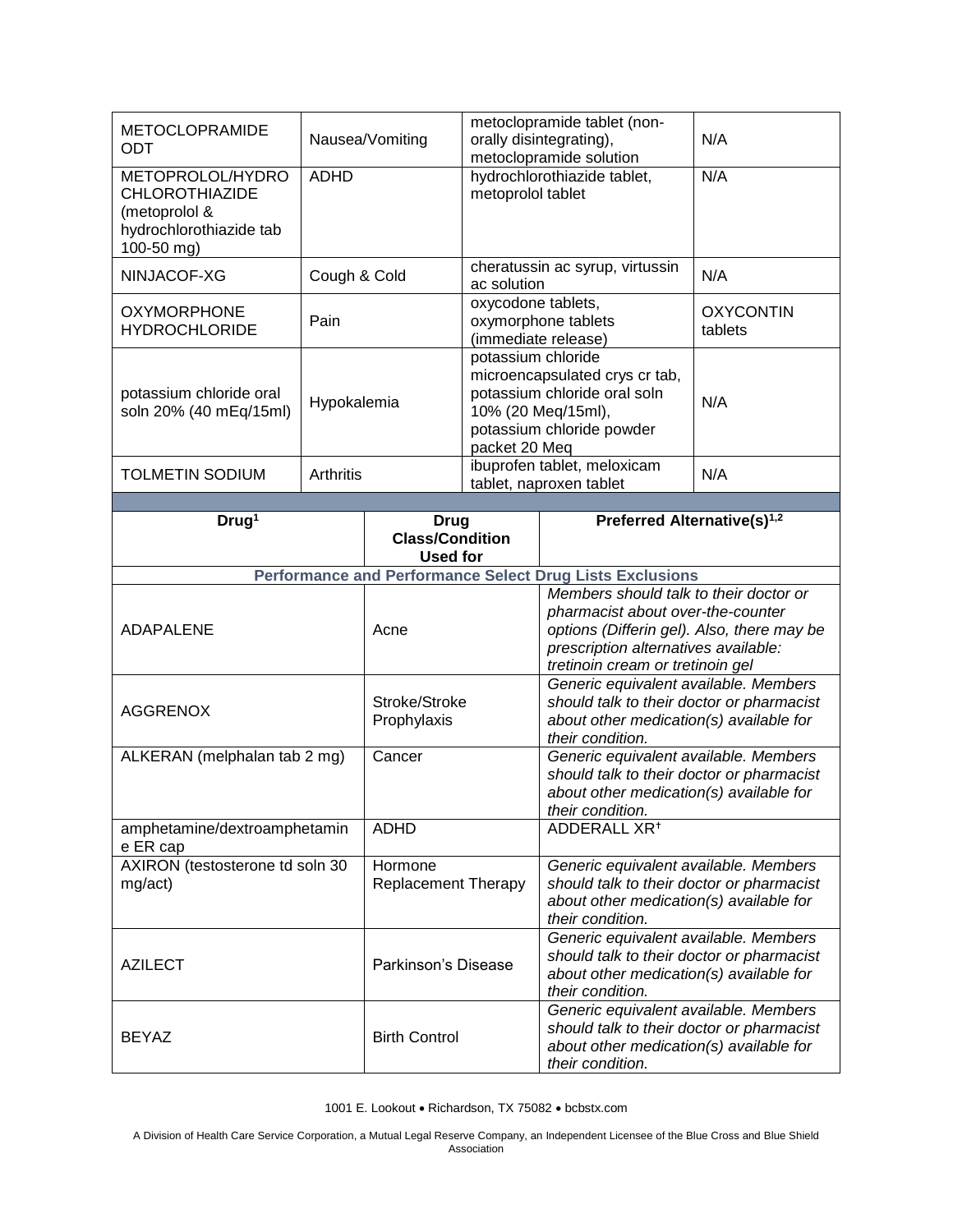| Butalbital/Acetaminophen/Caffein<br>e with Codeine cap 50-300-40-30   | Headaches                   | Butalbital-acetaminophen-caffeine with<br>codeine cap 50-325-40-30 mg                                                                                                                                                                   |
|-----------------------------------------------------------------------|-----------------------------|-----------------------------------------------------------------------------------------------------------------------------------------------------------------------------------------------------------------------------------------|
| mg                                                                    |                             |                                                                                                                                                                                                                                         |
| <b>CAFERGOT</b>                                                       | Migraines                   | Generic equivalent available. Members<br>should talk to their doctor or pharmacist<br>about other medication(s) available for<br>their condition.                                                                                       |
| Calcipotriene/Betamethasone<br>Dipropionate Ointment 0.005-<br>0.064% | <b>Topical Steroid</b>      | Enstilar                                                                                                                                                                                                                                |
| CIPRO HC (ciprofloxacin-<br>hydrocortisone otic susp 0.2-1%)          | <b>Otic Anti-Infectives</b> | CIPRODEX (ciprofloxacin-<br>dexamethasone otic susp 0.3-0.1%),<br>ofloxacin otic soln 0.3%                                                                                                                                              |
| <b>COREG CR (carvedilol</b><br>phosphate cap sr 24hr)                 | Hypertension                | atenolol tab (immediate release),<br>metoprolol tartrate tab, metoprolol<br>succinate tab sr 24hr                                                                                                                                       |
| <b>DAKLINZA</b>                                                       | <b>Hepatitis C</b>          | EPCLUSA, HARVONI                                                                                                                                                                                                                        |
| <b>DOXEPIN HYDROCHLORIDE</b><br>(doxepin HCL cream 5%)                | <b>Dermatitis</b>           | betamethasone valerate cream,<br>betamethasone valerate oint, tacrolimus<br>oint, triamcinolone acetonide cream,<br>triamcinolone acetonide oint                                                                                        |
| <b>E.E.S. GRANULES</b>                                                | Antibiotic                  | Generic equivalent available. Members<br>should talk to their doctor or pharmacist<br>about other medication(s) available for<br>their condition.                                                                                       |
| EGRIFTA (tesamorelin acetate<br>for inj 1 mg, 2 mg (base equiv))      | Antivirals/HIV              | This medication has been determined<br>not safe or not effective by Prime's<br>Pharmacy and Therapeutics Committee.<br>Members should talk to their doctor or<br>pharmacist about other medication(s)<br>available for their condition. |
| <b>EMEND</b>                                                          | Antiemetic                  | Generic equivalent available. Members<br>should talk to their doctor or pharmacist<br>about other medication(s) available for<br>their condition.                                                                                       |
| EPI-PEN AND EPI-PEN JR                                                | Anaphylaxis                 | epinephrine auto-injector 0.15 mg/0.3 mL<br>(EPIPEN JR authorized generic)                                                                                                                                                              |
| <b>EPZICOM</b>                                                        | Anti-Infective/HIV          | Generic equivalent available. Members<br>should talk to their doctor or pharmacist<br>about other medication(s) available for<br>their condition.                                                                                       |
| ERYPED 200                                                            | Antibiotic                  | Generic equivalent available. Members<br>should talk to their doctor or pharmacist<br>about other medication(s) available for<br>their condition.                                                                                       |
| Estradiol tab 10 mg                                                   | Menopause                   | VAGIFEM <sup>+</sup>                                                                                                                                                                                                                    |
| FORTEO (teriparatide<br>(recombinant) inj 600 mcg/2.4 ml)             | Osteoporosis                | TYMLOS (abaloparatide inj 3120<br>mcg/1.56ml)                                                                                                                                                                                           |
| <b>KARBINAL ER</b>                                                    | Allergies                   | carbinoxamine maleate soln 4 mg/5 mL                                                                                                                                                                                                    |
| KALETRA SOLUTION                                                      | Anti-Infective/HIV          | Generic equivalent available. Members<br>should talk to their doctor or pharmacist<br>about other medication(s) available for<br>their condition.                                                                                       |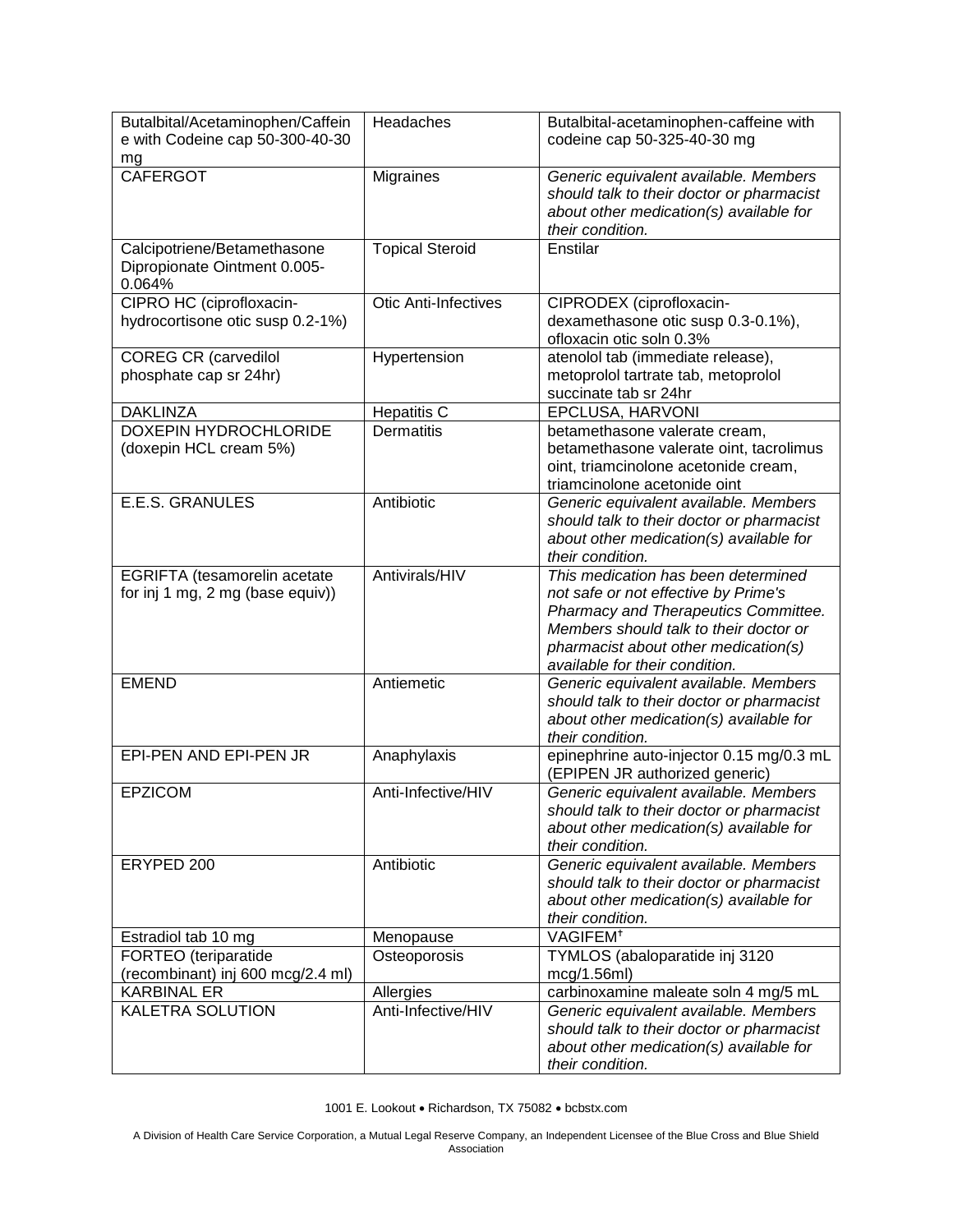| LIALDA (mesalamine tab delayed                | Ulcerative                 | Generic equivalent available. Members                                                |
|-----------------------------------------------|----------------------------|--------------------------------------------------------------------------------------|
| release 1.2 gm)                               | Colitis/Crohn's            | should talk to their doctor or pharmacist                                            |
|                                               | Disease                    | about other medication(s) available for                                              |
|                                               |                            | their condition.                                                                     |
| Luride                                        | <b>Fluoride Supplement</b> | Generic equivalent available. Members                                                |
|                                               |                            | should talk to their doctor or pharmacist                                            |
|                                               |                            | about other medication(s) available for                                              |
|                                               |                            | their condition.                                                                     |
| methylphenidate ER tab                        | <b>ADHD</b>                | <b>CONCERTA<sup>†</sup></b>                                                          |
| MILLIPRED (prednisolone sod                   | Oral Steroid               | Generic equivalent available. Members                                                |
| phosphate oral soln 10 mg/5 mL                |                            | should talk to their doctor or pharmacist                                            |
| base equivalent)                              |                            | about other medication(s) available for                                              |
|                                               |                            | their condition.                                                                     |
| MINASTRIN 24 FE                               | <b>Birth Control</b>       | Generic equivalent available. Members                                                |
| (norethindrone ace-eth estradiol-             |                            | should talk to their doctor or pharmacist                                            |
| fe chew tab 1 mg-20 mcg $(24)$ )              |                            | about other medication(s) available for                                              |
|                                               |                            | their condition.                                                                     |
| PAROXETINE ER 25 MG                           | Antidepressant             | paroxetine tablets (immediate release)                                               |
| PERFOROMIST (formoterol                       | Asthma/COPD/Bronch         | BROVANA (arformoterol tartrate soln                                                  |
| fumarate soln nebu 20 mcg/2ml)                | itis                       | nebu 15 Mcg/2ml)                                                                     |
| PRISTIQ (desvenlafaxine                       | Depression                 | Generic equivalent available. Members                                                |
| succinate tab sr 24hr base                    |                            | should talk to their doctor or pharmacist                                            |
| equivalent)                                   |                            | about other medication(s) available for                                              |
|                                               |                            | their condition.                                                                     |
| PRUDOXIN (doxepin hcl cream                   | Dermatitis                 | betamethasone valerate cream,                                                        |
| $5%$ )                                        |                            | betamethasone valerate oint, tacrolimus                                              |
|                                               |                            | oint, triamcinolone acetonide cream,                                                 |
|                                               | <b>Birth Control</b>       | triamcinolone acetonide oint                                                         |
| QUARTETTE (levonor-eth est tab                |                            | Generic equivalent available. Members                                                |
| 0.15-0.02/0.025/0.03 mg & eth<br>est 0.01 mg) |                            | should talk to their doctor or pharmacist<br>about other medication(s) available for |
|                                               |                            | their condition.                                                                     |
| RENVELA (sevelamer carbonate                  | Hyperphosphatemia          | Generic equivalent available. Members                                                |
| packet 0.8 gm, 2.4 gm; tab 800                |                            | should talk to their doctor or pharmacist                                            |
| mg)                                           |                            | about other medication(s) available for                                              |
|                                               |                            | their condition.                                                                     |
| rimantadine hydrochloride tab                 | Influenza                  | This medication has been determined                                                  |
| 100 mg                                        |                            | not safe or not effective by Prime's                                                 |
|                                               |                            | Pharmacy and Therapeutics Committee.                                                 |
|                                               |                            | Members should talk to their doctor or                                               |
|                                               |                            | pharmacist about other medication(s)                                                 |
|                                               |                            | available for their condition.                                                       |
| ROZEREM (ramelteon tab 8 mg)                  | Insomnia                   | eszopiclone tab, zolpidem tartrate tab,                                              |
|                                               |                            | OTC melatonin                                                                        |
| SEROQUEL XR (quetiapine                       | Antidepressant/            | Generic equivalent available. Members                                                |
| fumarate tab sr 24hr 50 mg, 150               | <b>Bipolar Disorder</b>    | should talk to their doctor or pharmacist                                            |
| mg, 200 mg, 300 mg)                           |                            | about other medication(s) available for                                              |
|                                               |                            | their condition.                                                                     |
| <b>SITAVIG</b>                                | Antiviral                  | acyclovir susp, acyclovir cap                                                        |
| STRATTERA (atomoxetine hcl                    | <b>ADHD</b>                | Generic equivalent available. Members                                                |
| cap 10 mg, 18 mg, 25 mg, 40 mg,               |                            | should talk to their doctor or pharmacist                                            |
| 60 mg, 80 mg, 100 mg (base                    |                            | about other medication(s) available for                                              |
| equiv))                                       |                            | their condition.                                                                     |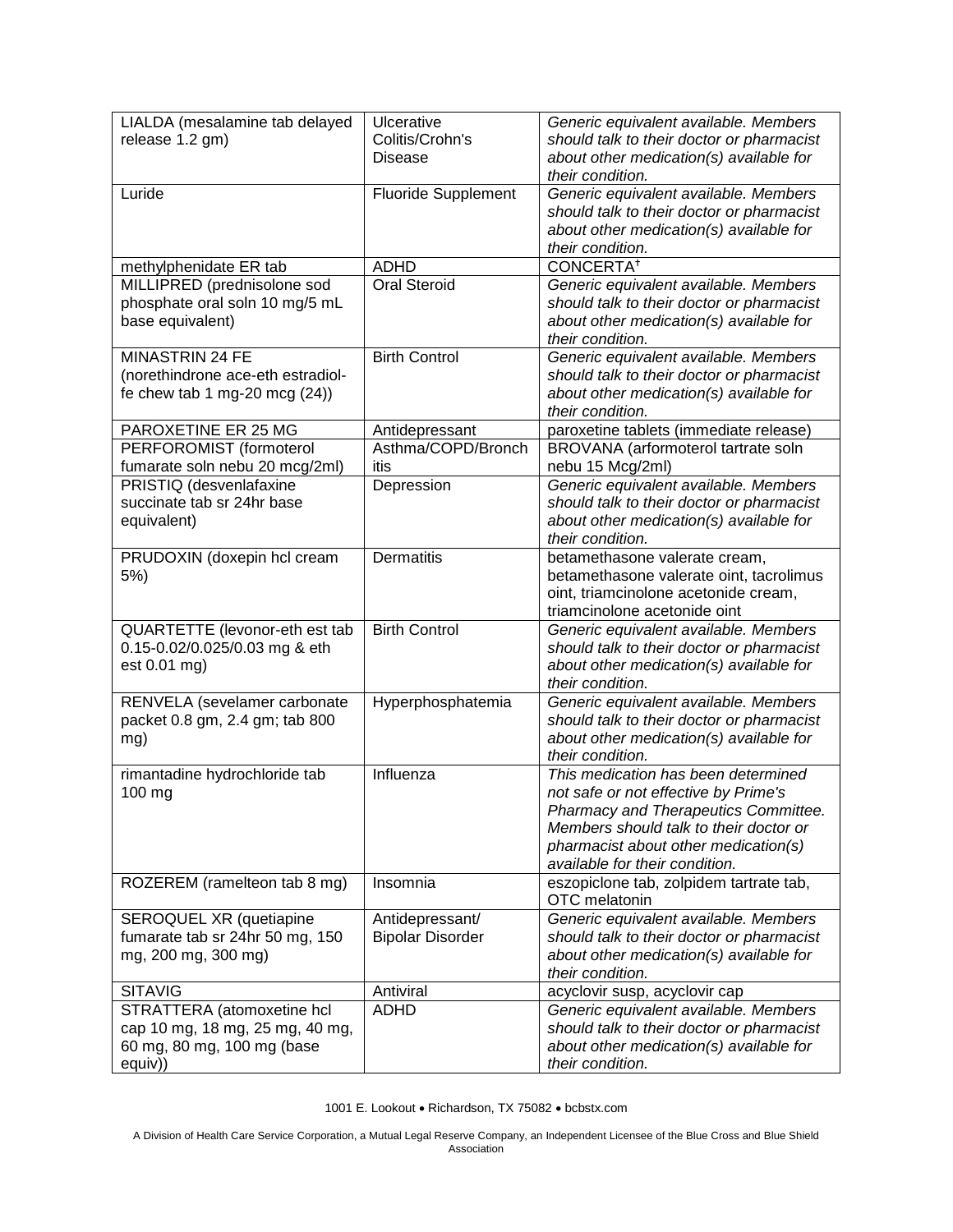| Tamiflu capsules                                                                                                                                           | Influenza               | Generic equivalent available. Members<br>should talk to their doctor or pharmacist<br>about other medication(s) available for<br>their condition.                                      |
|------------------------------------------------------------------------------------------------------------------------------------------------------------|-------------------------|----------------------------------------------------------------------------------------------------------------------------------------------------------------------------------------|
| <b>TAYTULLA</b>                                                                                                                                            | <b>Birth Control</b>    | junel fe 1/20 tablet, gildess fe 1/20 tablet,<br>larin fe 1/20 tablet, microgestin fe tablet                                                                                           |
| TAZORAC (tazarotene cream<br>0.1%                                                                                                                          | Acne                    | Generic equivalent available. Members<br>should talk to their doctor or pharmacist<br>about other medication(s) available for<br>their condition.                                      |
| Tretinoin microsphere gel 0.04%,<br>0.1%                                                                                                                   | Acne                    | tretinoin cream 0.025%, 0.05%, 0.1%;<br>tretinoin gel 0.01%, 0.025%, 0.05%                                                                                                             |
| TRICOR (fenofibrate tab 145 mg)                                                                                                                            | <b>High Cholesterol</b> | Generic equivalent available. Members<br>should talk to their doctor or pharmacist<br>about other medication(s) available for<br>their condition.                                      |
| Tridesilon                                                                                                                                                 | <b>Topical Steroid</b>  | Generic equivalent available. Members<br>should talk to their doctor or pharmacist<br>about other medication(s) available for<br>their condition.                                      |
| VERIPRED 20 (prednisolone sod<br>phosphate oral soln 20 mg/5 mL<br>base equivalent)                                                                        | <b>Oral Steroid</b>     | Generic equivalent available. Members<br>should talk to their doctor or pharmacist<br>about other medication(s) available for<br>their condition.                                      |
| Virazole                                                                                                                                                   | <b>Hepatitis C/RSV</b>  | Generic equivalent available. Members<br>should talk to their doctor or pharmacist<br>about other medication(s) available for<br>their condition.                                      |
| Yuvafem                                                                                                                                                    | Menopause               | VAGIFEM <sup>+</sup>                                                                                                                                                                   |
| ZELAPAR (selegiline hcl orally<br>disintegrating tab 1.25 mg)                                                                                              | Parkinson's Disease     | rasagiline tablet, selegiline tablet                                                                                                                                                   |
| ZETIA (ezetimibe tab 10 mg)                                                                                                                                | <b>High Cholesterol</b> | Generic equivalent available. Members<br>should talk to their doctor or pharmacist<br>about other medication(s) available for<br>their condition.                                      |
| ZONALON (doxepin hcl cream<br>$5%$ )                                                                                                                       | Dermatitis              | betamethasone valerate cream,<br>betamethasone valerate oint, tacrolimus<br>oint, triamcinolone acetonide cream,<br>triamcinolone acetonide oint                                       |
| Removal of select over-the-<br>counter (OTC) controlled<br>substance schedule V products<br>(i.e., CAPCOF, CODITUSSIN AC,<br>$etc.$ )                      | Cough & Cold            | benzonatate capsule, cheratussin ac<br>(guaifenesin-codeine solution 100-10<br>Mg/5ml), virtussin a/c (guaifenesin-<br>codeine solution 100-10 Mg/5ml), OTC<br>cough and cold products |
| Removal of select over-the-<br>counter (OTC)<br>vitamin/supplement products (i.e.,<br>Iron Chews Pediatric, Vitamin D2<br>400 mg tablet, Vitamin D3, etc.) | Vitamin/Supplement      | Members should talk to their doctor or<br>pharmacist about over-the-counter<br>options.                                                                                                |
| Removal of select over-the-<br>counter (OTC) fluoride products<br>(i.e., Sensodyne Repair &<br>Protect, Florical, Monocal, etc.)                           | Fluoride                | Members should talk to their doctor or<br>pharmacist about over-the-counter<br>options.                                                                                                |